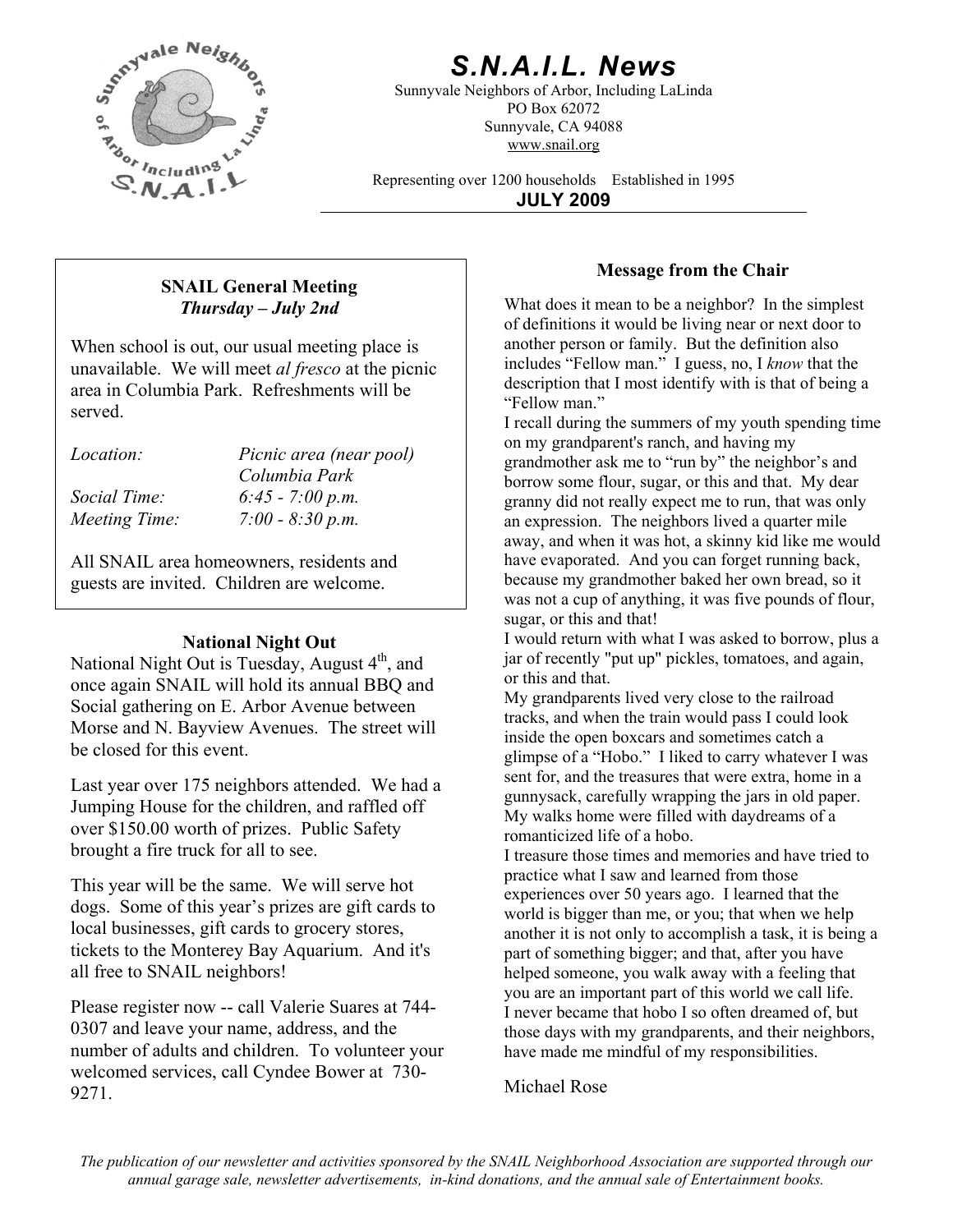## **Dumpster Day Report**

Last month's dumpster day / yard sale was a great success. Here are some of pictures. If you would like to see more, check out the Photos section of our SNAILorg Yahoo newsgroup. If you are not yet registered, send e-mail to groups  $(a)$  snail.org.



*The mob at the yard sale*.



There was so much stuff, at times the buyers seemed<br>"*dazzled* coming up, and what just happened." *dazzled.* 

## **SNAIL Bylaws**

At our July meeting, we will be discussing proposed changes to the SNAIL bylaws. The Secretary will present a report on the history of the bylaws and the probable effects of the proposals. **Upcoming Events at the Library** 

There is a draft copy of the proposed SNAIL<br>hylaws nosted in the files section of the Tuesday, July 7th, 7:00 - 8:30 p.m. bylaws posted in the files section of the "SNAILorg" Yahoo newsgroup. If you would like a copy sent to you by email, please contact Jim at vicechair  $\omega$  snail.ORG . If you would like a paper copy delivered to your house, please call 737-9479 and leave your name and address.

email, phone, or at our next meeting.

## **SNAIL Dinner Night Out**  *Wednesday – July 15th*

Join us as we dine to the sound of street music.

*Location: Dish Dash Mediterranean Cuisine 190 S. Murphy Avenue (408) 774-1889 Time: 6:45 p.m.* 

Call Jeannie at 734-0739 for reservations.



*In support of our local restaurants, a group of nine SNAILs dined at Seto on June 17th.. Fine food and lively conversation was enjoyed by all.* 

### **Remember Deep Thoughts with Jack Handy?**  I was just thinking...

In May, someone said, "You should put birth announcements in the newsletter." Someone else said, "You should have a school beat, tell what's This year, out of SNAIL's four officers, three are single, and none have children. Wouldn't it be wiser to elect young, married people with children to get these things in the newsletter? Get your friends to run for office in November.

Kepler Mission and NASA Updates Yarn Days Monday, July 13th & 27th, 3:00 p.m. Who Killed the Electric Car? Thursday, July 16th, 6:30 - 8:30 p.m. Forensic Facts, a real-life story Monday, July 20th, 7:00 p.m. Questions and comments are encouraged, via All About Bats<br>
All About Bats<br>
Saturday, July 25th, 2:00 - 3:00 p.m.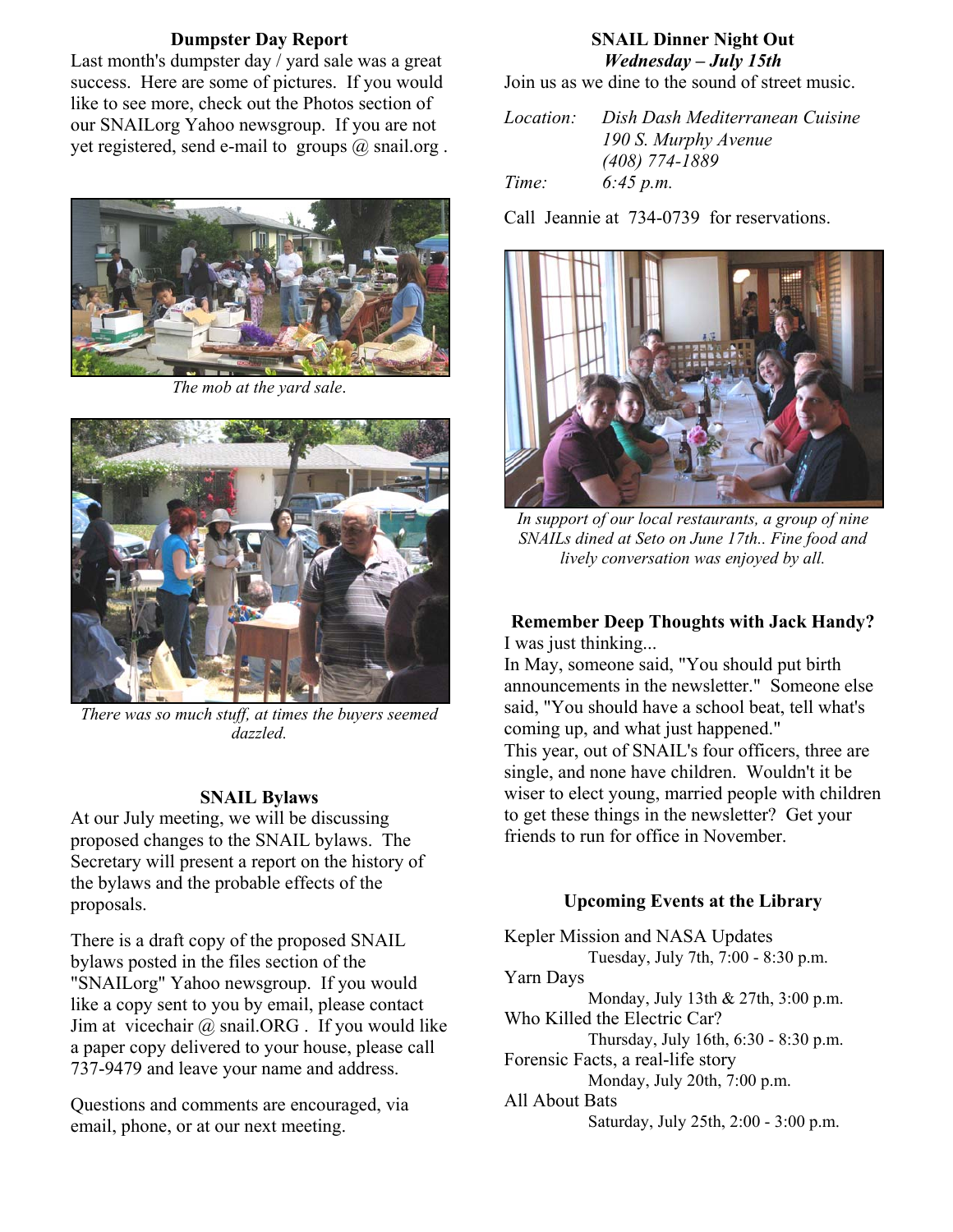# **SNAIL Community Arts and Crafts Faire Community Arts and Crafts Faire Community Arts and Crafts Faire Community Arts and Crafts Faire Community Arts and Crafts Faire Community Arts and Crafts Faire Community Arts and Craf** *Saturday – September 26th*

As mentioned in Shelly Capovilla's Letter to the Editor in the June Newsletter, SNAIL has agreed to host the first SNAIL Community Arts and Crafts Faire. This is a wonderful opportunity for local artists and crafters to show and sell their creations, advertise classes, share talents and make new friends. No business license is required to participate in this one-day event, to be held Saturday, September 26th, at the Bishop Elementary School lawn area located at the intersection of Maude and Sunnyvale Avenues.

Arts and Crafts Faire applications can be obtained at http://www.shelleys-style.com. If you are unable to download an application form, you may request one be mailed to you by contacting Shelly Capovilla at scapovilla @ prodigy.net, or Cyndee Bower at cyndee.bower @ comcast.net or call 730-9271.

Artists living in the SNAIL area, please fill out and mail or drop off an application. Your artist friends who wish to display and sell their creations but do not live in the neighborhood are also cordially invited to join us in this event. Please feel free to contact them and share this invitation. Applications can be mailed to Jeannie Biddle, 245 E. Eaglewood Ave. SV, CA 94085. The deadline is August 28, 2009.

Fees for out-of-area participants are \$20 for each space requested. Most artists will be required to supply their own table(s) and canopies; SNAIL has a few available.

All participating artists will be asked to donate one piece of their beautiful art to a raffle. Raffle tickets can, and should be, purchased in advance in order to assist SNAIL in paying for extensive event advertising. Raffle tickets may be purchased by contacting Jeannie Biddle at (408) 734-0739.

Watch for updates on the SNAIL Community Arts and Crafts Faire in the August newsletter. IT'S GREAT TO BE SNAIL!

Applications Now Available **Nothing fills me with joy like volunteering to be** the cashier at the annual SNAIL garage sale. All weekend long, people donate items, skilled pricers reduce merchandise to a fraction of its true worth, then children and adults take it away to other garage sales, empty homes, or smaller babies.

> I hear, "It was nothing but junk" from those that wonder how we make so much money. From folk who glance at what is happening, but don't really get interested, I hear, "Sometimes I glance at the newsletter." They are obviously not there for the constant incoming treasures from the folks that may live almost next door to them, and most likely are also not aware that ours is the only neighborhood association in Sunnyvale whose newsletter comes out EVERY month.

> Comments I enjoyed this year were as follows: "I should be out job-hunting but this is making me feel better than I have felt in three months." "I am sitting and watching the children so thrilled to take away toys they could never have had in any other way."

More than once people took the time to say, "Bless you", as if I, sitting comfortably in a chair, had done anything to get them these treasures compared to the untiring workers that brought, unloaded, priced, and cleaned up. (Not to mention volunteered their front yards).

Mothers took the time to teach their children good values. When a child would ask, "How much?" and I said, "It is free or you can make a small donation." Invariably the child came back with some money.

It is an experience like no other. It makes me so proud every year to be a SNAIL and live in a place where neighbors get to know each other by taking the time to help each other.

GET INVOLVED, it is the thrill you have been looking for.

Jeannie Biddle